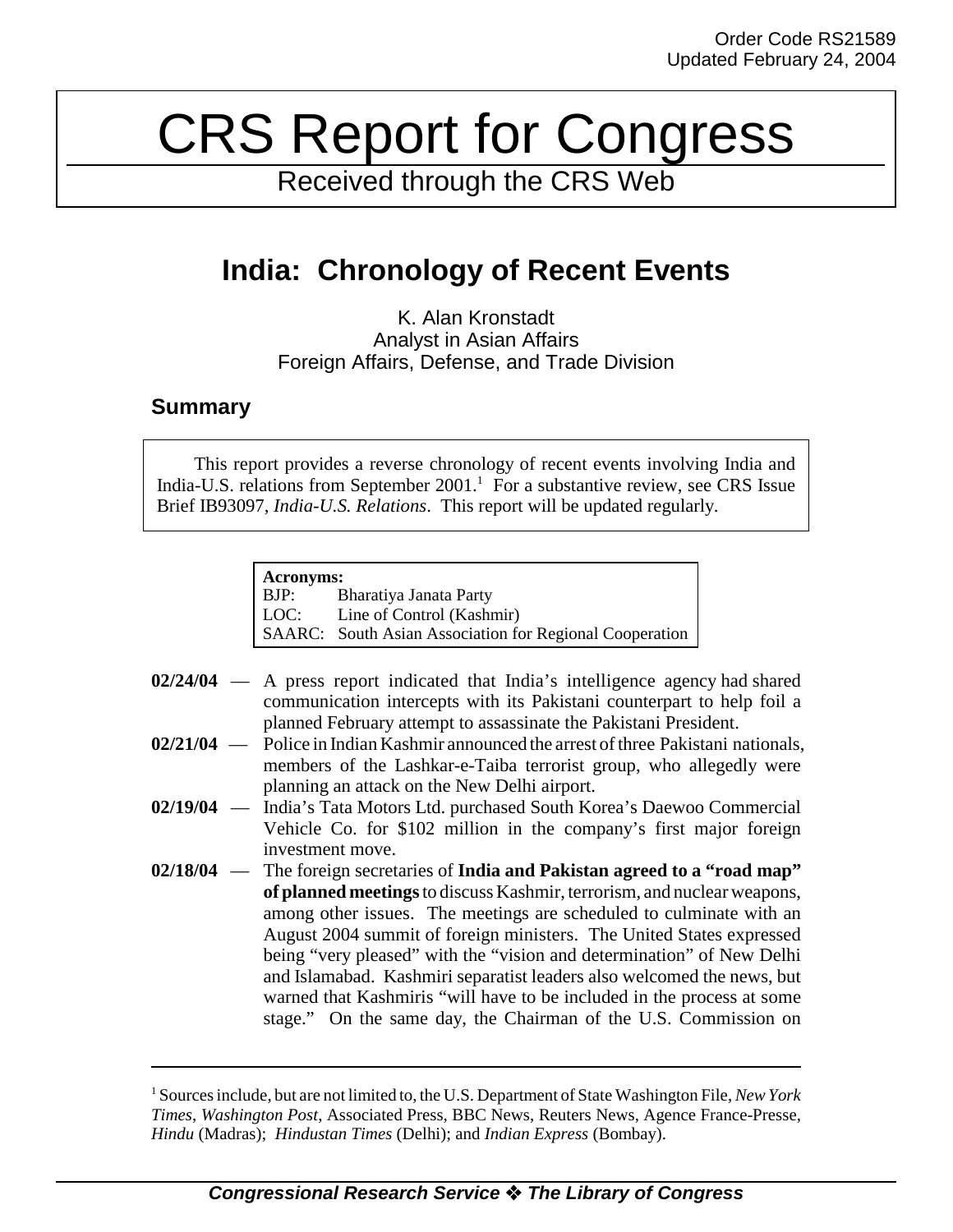International Religious Freedom noted that India was the world's only democratic country that had not invited the Commission to visit.

- **02/16/04** U.S. Trade Representative Zoellick held talks with Indian trade officials in New Delhi, where he urged India to increase market access for goods, services, and agriculture, especially if India wants to continue to "have outsourcing." On the same day, air force units from the United States and India began ten days of joint exercises over central India.
- **02/15/04** Two members of the Hurriyat Conference of Kashmiri separatists the Jamaat-e-Islami and the Jammu and Kashmir Liberation Front — refused to support nominal Hurriyat Chairman Ansari in his talks with the New Delhi government.
- **02/13/04** During a visit to New Delhi, the French Foreign Minister called India and France "strategic partners" and reiterated France's support for India's candidacy as a permanent member of the U.N. Security Council.
- **02/12/04** India welcomed President Bush's call for collective action to halt WMD proliferation, saying that it believes "meeting new proliferation challenges requires fresh approaches, pooling together the efforts and resources of the international community." On the same day, India's Central Bureau of Investigation submitted a report alleging the gang rape and murder of numerous Muslims during communal violence in Gujarat in early 2002. India's Supreme Court had ordered the case reopened after local police failed to file charges.
- **02/11/04** During a visit to Bombay, **Assistant Secretary of State Christina Rocca said that the U.S.-India relationship is "better than it's ever been."**
- **02/10/04** A press report indicated that India plans to build hundreds of underground bunkers along its western frontier to protect troops from nuclear strikes.
- **02/09/04** A 15,000-person protest was spurred by the killing of five civilians in a gunbattle in Indian Kashmir. The Indian Army vowed to investigate the deaths. On the same day, India's Navy Chief said that India would begin building its own aircraft carriers in 2005.
- **02/08/04** Speaking at a security conference in Germany, India's National Security Advisor said that India has a "vital political, economic, and strategic interest in peace and stability in the Middle East region." On the same day, the influential Samajwadi Party of northern India announced that it would not join any alliances in the run-up to spring parliamentary elections, but would support any parties committed to secularism.
- **02/07/04** More than 300 Naxalites communist militants stormed a town in Orissa, killing four Indian police officers, injuring five others, and looting vehicles and weapons.
- **02/06/04 The lower house of India's parliament was dissolved** ahead of general elections expected to take place in April or May. On the same day, the Chairman of the U.S. Export-Import Bank concluded a visit to three Indian cities. Ex-Im's more than \$1 billion in Indian exposure includes help for Jet Airways and the Indian Oil Corporation, among others. Also, an Indian company closed a \$1.5 million deal to supply 80 SUVs and 40 jeeps to the Afghan National Army.
- **02/05/04** Five Indian soldiers and ten militants were killed in a spate of separatist violence in Indian Kashmir. On the same day, a group of 15 representatives from U.S. arms dealers met with India's Defense Minister and three military chiefs to discuss the sale of advanced weaponry to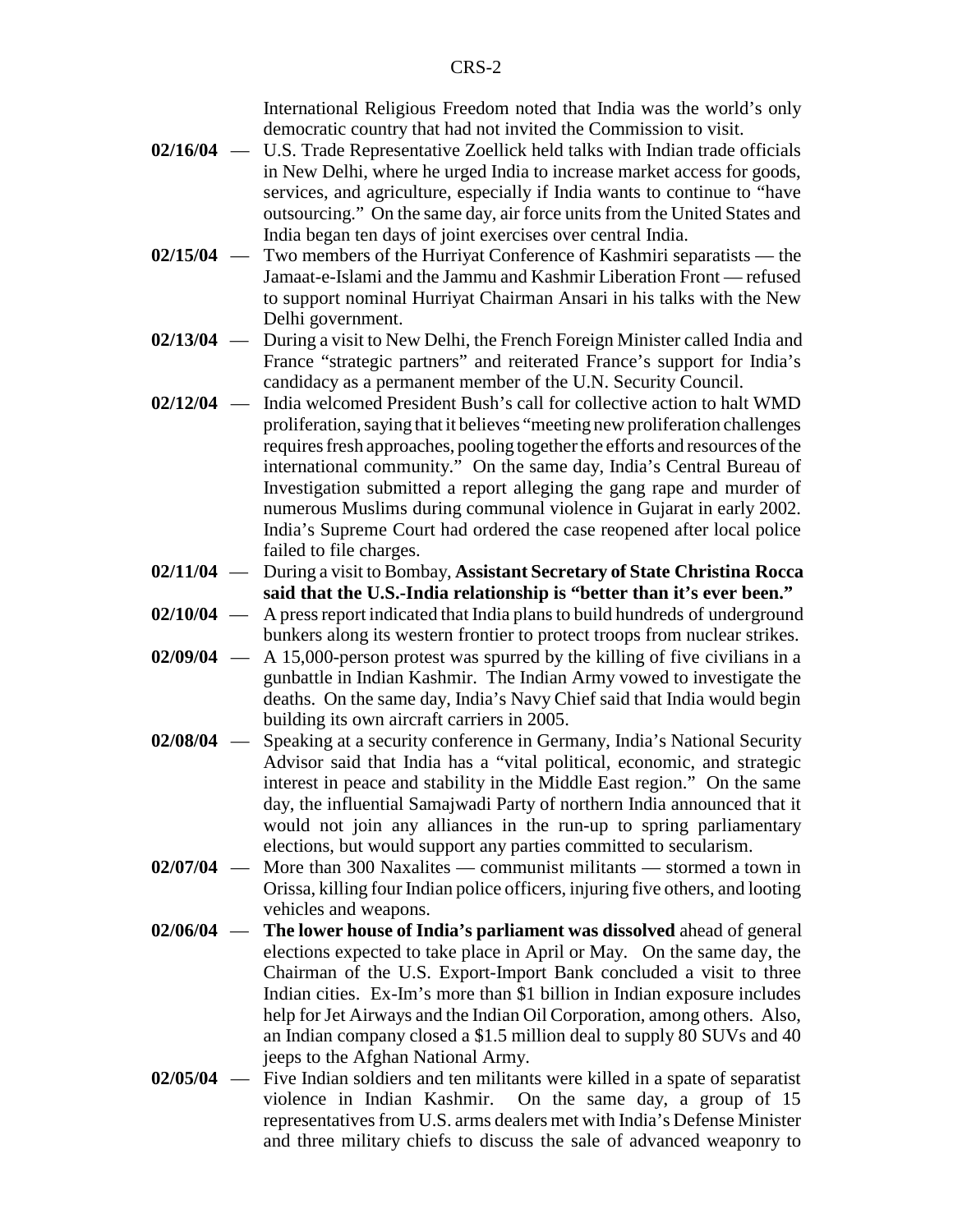India. Also, India's Army Chief said that recent Indian and Bhutanese military operations against separatist militants had left nearly 1,000 militants "neutralized" — killed or captured. Finally, the new U.S. Ambassador to India, David Mulford, arrived in New Delhi.

- **02/04/04 A House International Relations Committee hearing on L Visas** included extensive discussion of the problem of "off-shoring" and the role of India. One Indian press report called the hearing "something of an India-bashing session." On the same day, an Indian parliamentary committee confirmed the August 2003 findings of an environmental group that 12 beverages made in India by PepsiCo and Coca-Cola contained unacceptable levels of pesticide residue.
- **02/02/04** India's Finance Minister said that the economy had "never been better" and that it was India's "national destiny" to be a leading global power.
- **01/29/04** Indian PM Vajpayee reportedly called "unfair" a section of P.L. 108-199 that bans certain types of federal work from being outsourced to other countries, including India. On the same day, the Indian Defense Minister said that infiltration across the Kashmir LOC was at an "all-time low." Also, Tajikistan's Foreign Minster denied reports that India was establishing a military base in Tajikistan.
- **01/28/04** The national coalition-leading BJP struck an alliance with the AIADMK, a key Tamil party based in Madras and led by former actress J. Jayalalitha.
- **01/27/04** Pakistan and India announced that bilateral "composite dialogue" talks agreed to earlier in January will commence for three days from February 16. On the same day, **Indian Deputy PM Advani stated that, "There has been an ebb in violent incidents [in Kashmir]** and infiltration [of cross-borders militants] is down," but added that New Delhi had no plans to establish a cease-fire with militant groups in Kashmir due to "unhappy experiences" in the past.
- **01/26/04** An editorial article by Senator Richard Lugar, Chairman of the Senate Foreign Relations Committee, called on the United States to promote nuclear confidence-building measures in South Asia, including "assistance on export controls, border security, and the protection, control, and accounting of nuclear stockpiles and arsenals."
- **01/21/04** The 6-day World Social Forum, an annual gathering of peace and antiglobalization activists, ended in Bombay. Some 100,000 people from 130 countries attended the forum's first-ever meeting outside of Brazil.
- **01/20/04 Indian External Affairs Minister Yashwant Sinha met in Washington with Secretary of State Powell**, who noted "a rapidly improving relationship between the United States and India on strategic matters, on trade matters, and the cooperation we see between the United States and India on regional matters." Sinha offered that the "nature, level, and frequency of dialogue are unprecedented in the history of [India-U.S.] bilateral relations."
- **01/15/04** The Samjhauta Express rail service between Delhi and Lahore was restarted after a two-year suspension. On the same day, the Chairman of the Indian Space Research Organization said that a June 2004 workshop in Bangalore would discuss an Indian role in U.S. space exploration plans.
- **01/14/04** Forty scientists from India and the United States concluded a workshop in Goa, where they discussed the use of science in combating terrorism.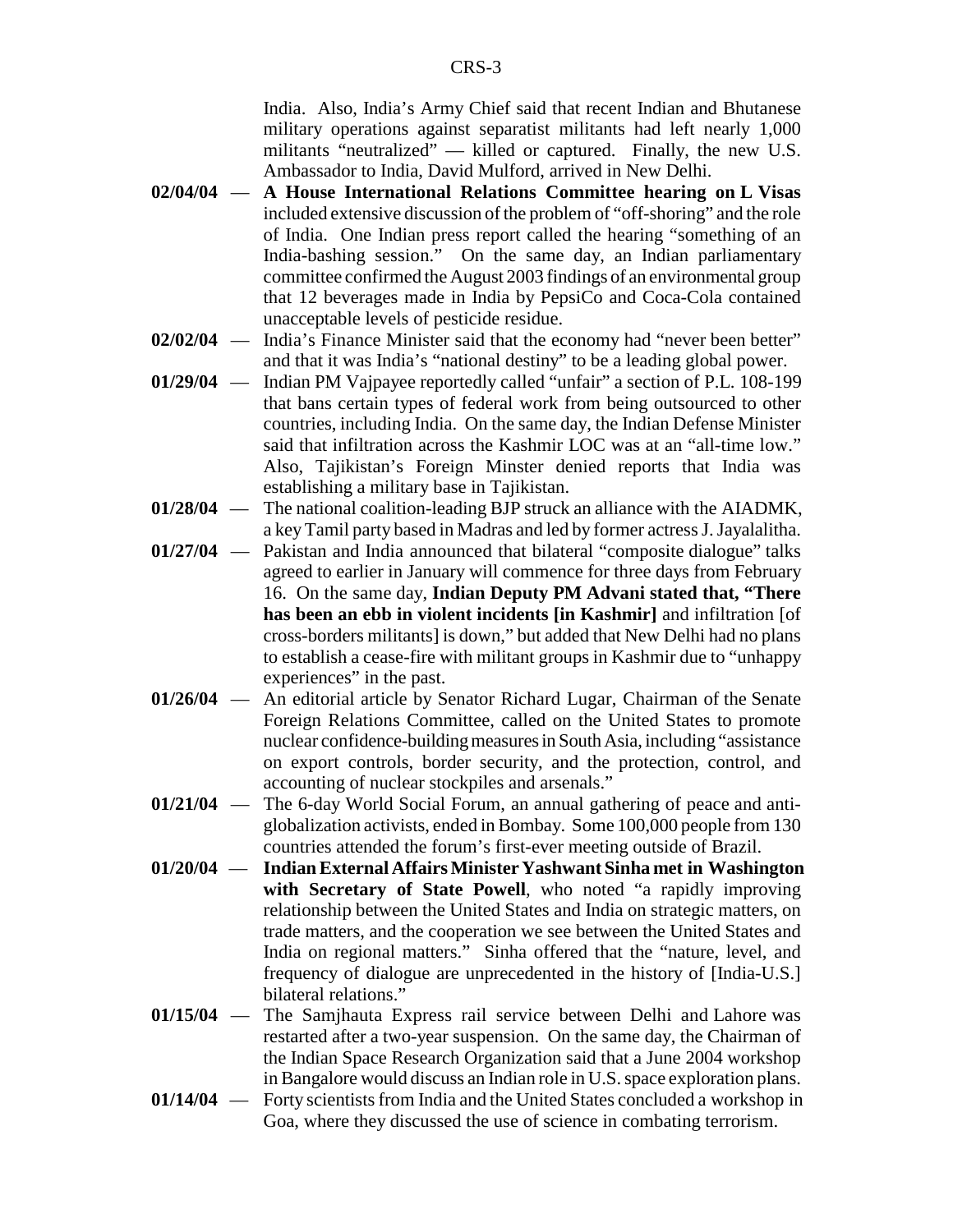- **01/12/04** President Bush issued a statement indicating that **the U.S.-India "strategic partnership" includes expanding cooperation** in the areas of civilian nuclear activities, civilian space programs, and high-technology trade, and expanding dialogue on missile defense. U.S. Under Secretary of Commerce for Industry and Security Juster later called the agreement a **"major milestone in the U.S.-India relationship."** On the same day, Indian and Chinese officials in Beijing began a new round of talks aimed at resolving ongoing border disputes.Also, the national coalition-leading BJP called for early parliamentary elections, possibly in a bid to capitalize on positive economic news and improved ties with neighboring Pakistan.
- **01/07/04** Pakistan-based militant groups expressed their determination to continue fighting against Indian forces in Kashmir despite recent Pakistan-India agreements.
- **01/06/04 India and Pakistan agreed to launch a "composite dialogue"** in February 2004 to bring about "peaceful settlement of all bilateral issues, including Jammu and Kashmir, to the satisfaction of both sides." A SAARC protocol on increased multilateral counterterrorism efforts was issued, and PM Vajpayee was reassured by the Pakistani President that he would not permit any territory under Pakistan's control to be used to support terrorism. The United States called the dialogue agreement a "historic development," and lauded India's and Pakistan's "concrete and practical steps" and "determination to move forward."
- **01/05/04 PM Vajpayee and Pakistani President Musharraf met** informally for more than one hour, their first such meeting since July 2001. A top Pakistani Islamist leader accused Indian and Pakistani leaders of trying to "sideline the main issue of Kashmir," while a top Kashmiri separatist militant accused them of "not respecting the wishes of the Kashmiris." The United States warmly welcomed the meetings.
- **01/04/04** On the opening day of the SAARC summit meeting in Islamabad, Pakistani PM Jamali received PM Vajpayee for a 30-minute "courtesy call," **the first bilateral meeting between Indian and Pakistani leaders since July 2001**.
- **01/02/04** SAARC foreign ministers reported agreeing on a framework for a regional free trade zone. On the same day, four Indian security men and two suspected Islamic militants were killed in a gunbattle in Indian Kashmir. Finally, Bombay's benchmark Sensex stock index crossed the 6,000 mark for its highest closing ever.
- **01/01/04 India and Pakistan restored bilateral air links** after a two-year suspension. President Bush commended the leaders of Pakistan and India for "taking steps toward a peaceful reconciliation of major issues that have divided them." On the same day, India's foreign minister called on Pakistan to make the current cease-fire permanent. Pakistan responded by saying that its expectation was that the cease-fire was and is "indefinite." Also, the hardline Jamaat Islami party withdrew from the Kashmiri separatist Hurriyat Conference in protest over the July election of a moderate chairman. Finally, and for the 13<sup>th</sup> consecutive year, Pakistan and India exchanged upgraded lists of their nuclear facilities.
- **12/29/03** The government of India's Jammu and Kashmir state announced that the incidence of separatist violence in the region had declined by nearly onethird since an 11/26 cease-fire went into effect. On the same day, about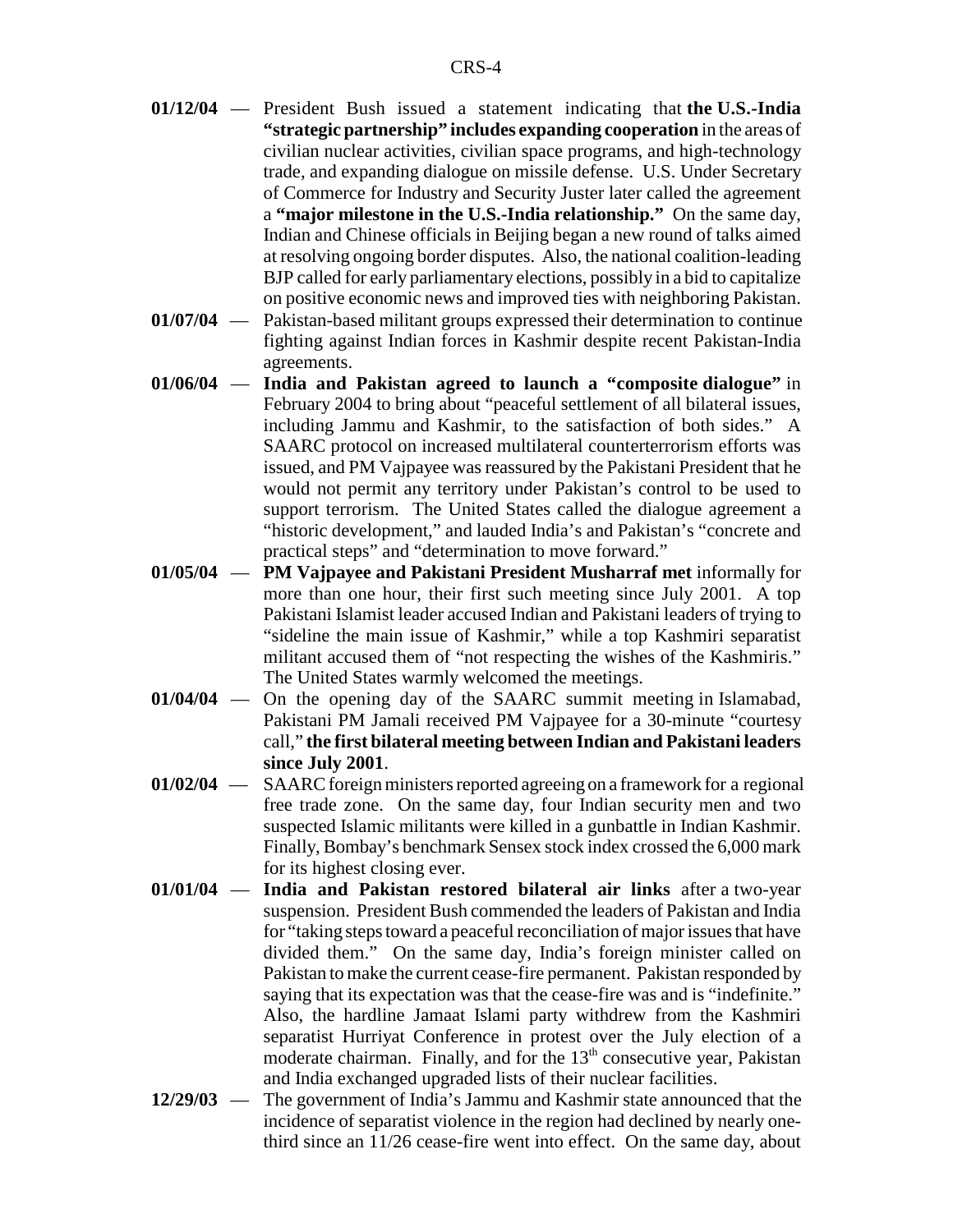2,000 people protested in Calcutta to demand that U.S. forces release captured former Iraqi leader Saddam Hussein.

- **12/26/03** The Gujarat High Court rejected a motion to retry 21 Hindus who had been acquitted of killing 12 Muslims at the Best Bakery during communal rioting in early 2002.
- **12/23/03** PM Vajpayee stated that talks with Pakistan would not take place until Islamabad ends "cross-border terrorism" and dismantles the "terrorist infrastructure." On the same day, Pakistan's foreign minister said that confidence-building measures "are in themselves not good enough" and that what is needed is a "composite dialogue" that includes the issue of Kashmir. Also, the foreign ministers of India, Burma, and Thailand met to reaffirm their commitment to promoting transport linkages and expanding trade among their countries.
- **12/22/03** A spokesman for India's coalition-leading BJP said that his party strongly objected to the observation of a 12/18 U.S. State Department report that the BJP is a Hindu nationalist party with links to militant organizations.
- **12/20/03 India's foreign exchange reserves surpassed \$100 billion**. On the same day, Indian and Pakistani border security forces agreed to jointly patrol the Punjabi frontier. Also, eight separatist rebels and two Indian soldiers were killed in separate gun battles in Indian Kashmir.Finally, India tested its new Trishul anti-aircraft missile for the fourth time in three days.
- **12/19/03** Technical-level discussions between Pakistani and Indian officials resulted in a decision to resume the Samjhauta Express rail service between Lahore and Delhi as of January 15, 2004. The service had been suspended in January 2002. On the same day, the World Bank country director for India said that India is set to achieve impressive growth of up to 8% per year over the next few years.
- **12/18/03** The U.S. Department of State's annual report on international religious freedom stated that the Indian government "sometimes did not act effectively to counter societal attacks against religious minorities and attempts by state and local governments to limit religious freedom." It also noted a "gradual but continual institutionalization of 'Hindutva'" that "excludes other religious beliefs and fosters religious intolerance."
- **12/17/03** Pakistani President Musharraf gave an interview in which he expressed a willingness to be "bold and flexible" in attempting to resolve the Kashmir dispute and indicated that **Pakistan may be ready to drop its longstanding demands** for the implementation of relevant U.N. resolutions.
- **12/15/03 Bhutan launched major military operations against Indian separatist rebels** based in border areas near India's Assam state. By the end of the month, more than 130 people had been killed in the fighting, and the leader and founder of the United Liberation Front of Assam had been captured.
- **12/13/03** Pakistan informed India that it was "seriously concerned" about New Delhi's efforts to erect a fence along the Kashmiri LOC. Three days later, Pakistan's foreign minister was quoted as saying that, by going ahead with the fencing, India was seeking to take advantage of the cease-fire to "change the character of the LOC." On the same day, India's foreign minister said that India will continue to assist Iran's nuclear energy program.